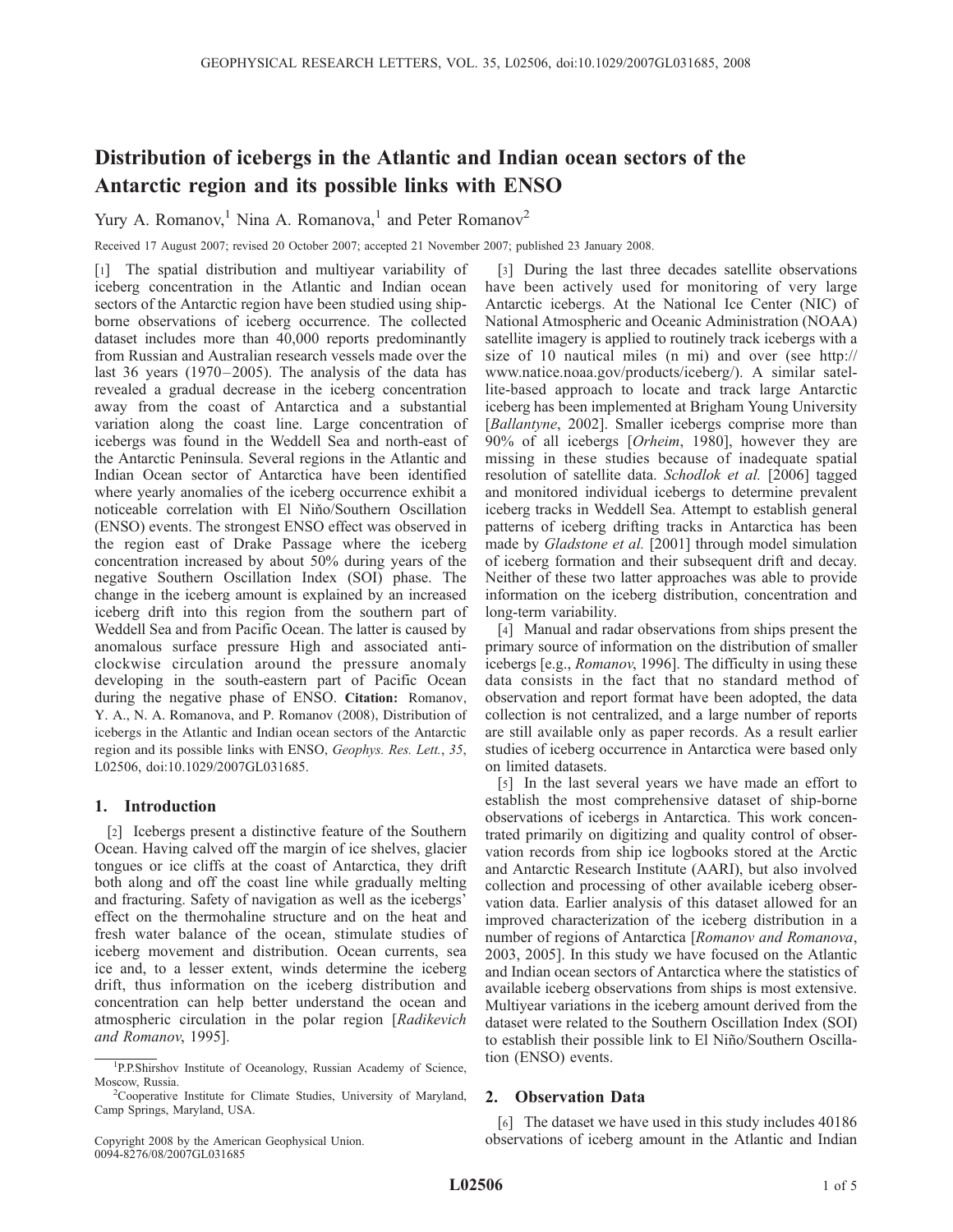ocean sectors of Antarctica ( $70^{\circ}$ W $-140^{\circ}$ E and  $46^{\circ}$ S $-80^{\circ}$ S) over the period from 1970 to 2005. Most of observations (about 29000) were made from Russian research vessels and were acquired from Arctic and Antarctic Research Institute (AARI), Russia. AARI has also provided about 4000 iceberg reports from research vessels of other countries for the period from 1982 to 1987. (Iceberg observation data are the property of Arctic and Antarctic Institute (AARI) and are available upon request from Ivan E. Frolov, AARI Director, Beringa str. 38, S.-Peterburg, 199397, Russia, e-mail: frolov@aari.nw.ru.) These data were combined with a dataset of iceberg observations made from Australian ships from 1978 to 2001 ( $\sim$ 7000 observation records). The latter is maintained by Dr. T.H. Jacka of the Antarctic Division Glaciology Program and is available at http://staff. acecrc.org.au/ $\sim$ jacka/IceData/html/icedata.html. Locations of iceberg observations included in the dataset are shown in Figure S1.<sup>1</sup> The vast majority of observations ( $\sim$ 90%) were performed during the warm season, from November to April.

[7] Iceberg observations onboard Russian ships present an estimate of the number of icebergs within a 15 nautical miles (n mi) radius of the ship location (referred to as the iceberg concentration further on) and are recorded in the ship ice logbook. The majority, over 75%, of iceberg amount estimates were based on radar data; the results of visual iceberg counts comprising less than a quarter of the whole dataset were included only when radar data were unavailable and when visibility exceeded the 15 n mi range. Observations from ships of other countries were almost completely radar-based but iceberg amount estimates are made over different areas with a radius ranging from 6 n mi to 20 n mi. Therefore they had to be corrected to match the Russian data.

[8] The ability to detect icebergs both with the visualcount and with the radar-based technique generally decreases with the distance from the ship. As a result, both techniques tend to underestimate the true iceberg concentration. Wadhams [1988] has found that the success rate of radar detection remains about 100% within 8 n mi range of the ship but then drops almost linearly to 0% at about 22 n mi range. A similar decrease in the iceberg detection success rate is also inherent to visual observations. This conclusion is supported by the results of Dowdeswell et al. [1992], who reported only a small, up to 5%, difference between the iceberg amounts estimated with the visualcount and with the radar-based technique over an area of up to at least 12 n mi radius. We assume that the success rate of iceberg detection for visual and radar observations decreases similarly up to at least 15 n mi range and therefore consider iceberg counts of two types provided from Russian ships comparable. In order to achieve consistency between iceberg amount estimates made over different areas we have adjusted all observation data to a radius of 15 n mi. The correction was performed assuming that the iceberg distribution was uniform and that the iceberg detection success rate changed with distance as reported by *Wadhams* [1988].

[9] Iceberg observations were aggregated to  $2^{\circ}$  latitude and 5° longitude grid cells and averaged over a month-long time period. The selection of the grid cell size was a compromise between conflicting objectives of high spatial resolution of the map and a large number of observations per grid cell. Monthly data were then processed to estimate the overall average and multiyear monthly average values along with yearly and monthly anomalies of the iceberg concentration for every grid cell. Yearly anomalies were calculated by averaging monthly anomalies weighted by the number of observations in this month. The yearly statistics included observations performed from January to June of the current year and from July to December of the preceding year. The observed iceberg amount exhibits high variability both in time and space. For most grid cells the scatter in the observed iceberg concentration ranged from 100% to 120% of its yearly mean value. The spatial distribution of the standard deviation of the iceberg amount is presented in Figure S2.

## 3. Results

[10] The map of the multivear average iceberg concentration derived from the collected ship-based observations reveals larger iceberg amounts in the vicinity of the Antarctic coast and their gradual decrease northward (see Figure 1). Variations in the iceberg concentration along the coastline are attributed primarily to variable calving rate, ocean currents and peculiarities of bottom topography. In particular, calving from Amery  $({\sim}70^{\circ}E-75^{\circ}E)$ , Shackleton  $(\sim 95^{\circ}E-100^{\circ}E)$  and West  $(80^{\circ}E-90^{\circ}E)$  Ice Shelves and from Mertz Glacier ( $\sim$ 140°E) and subsequent westward drift of icebergs in the coastal current are the primary processes causing an increased concentration of icebergs within  $40^{\circ}E - 100^{\circ}E$  and east of 135 $^{\circ}E$ . Calving of icebergs off Lazarev Ice Shelf ( $14^{\circ}E-15^{\circ}E$ ) and their northward drift may explain another maximum at about  $12^{\circ}E$ . Within  $80^{\circ}E-110^{\circ}E$  the area of increased iceberg concentration extends several hundred kilometers off the coast line. This is due to a strong northward component in the ocean currents east of Kerguelen Plateau ( $\sim 85^{\circ}$ E) [*Bindoff et al.*, 2000] which causes icebergs to escape from the coastal current and drift northward. The pattern of iceberg distribution north of  $60^{\circ}$ S indicates that some icebergs drifting northward eventually get caught in the Antarctic Circumpolar Current and start traveling northeast. Movement of part of icebergs away from the coast over the Kerguelen Plateau and then east is confirmed by the iceberg drift modeling results of Gladstone et al. [2001]. Similar pattern of drift tracks was obtained from satellite-based iceberg drift monitoring of Tchernia and Jeannin [1984] and Ballantyne [2002].

[11] In the inner Weddell Sea largest concentrations of icebergs are observed along the coast line. The primary sources of icebergs in this area are Ronne-Filchner Ice Shelf in the southern-most part of Weddell Sea and Larsen Ice Shelf on the east coast of the Antarctic Peninsula. Outside the immediate coastal area, icebergs are distributed rather evenly and the iceberg concentration is high. This pattern of iceberg distribution corresponds well to iceberg track monitoring data of Schodlok et al. [2006], who found a large number of icebergs traveling north across Weddell Sea.

[12] An important feature of the iceberg amount distri-<sup>1</sup>Auxiliary materials are available in the HTML. doi:10.1029/ bution is a region of higher iceberg concentration stretching

<sup>2007</sup>GL031685.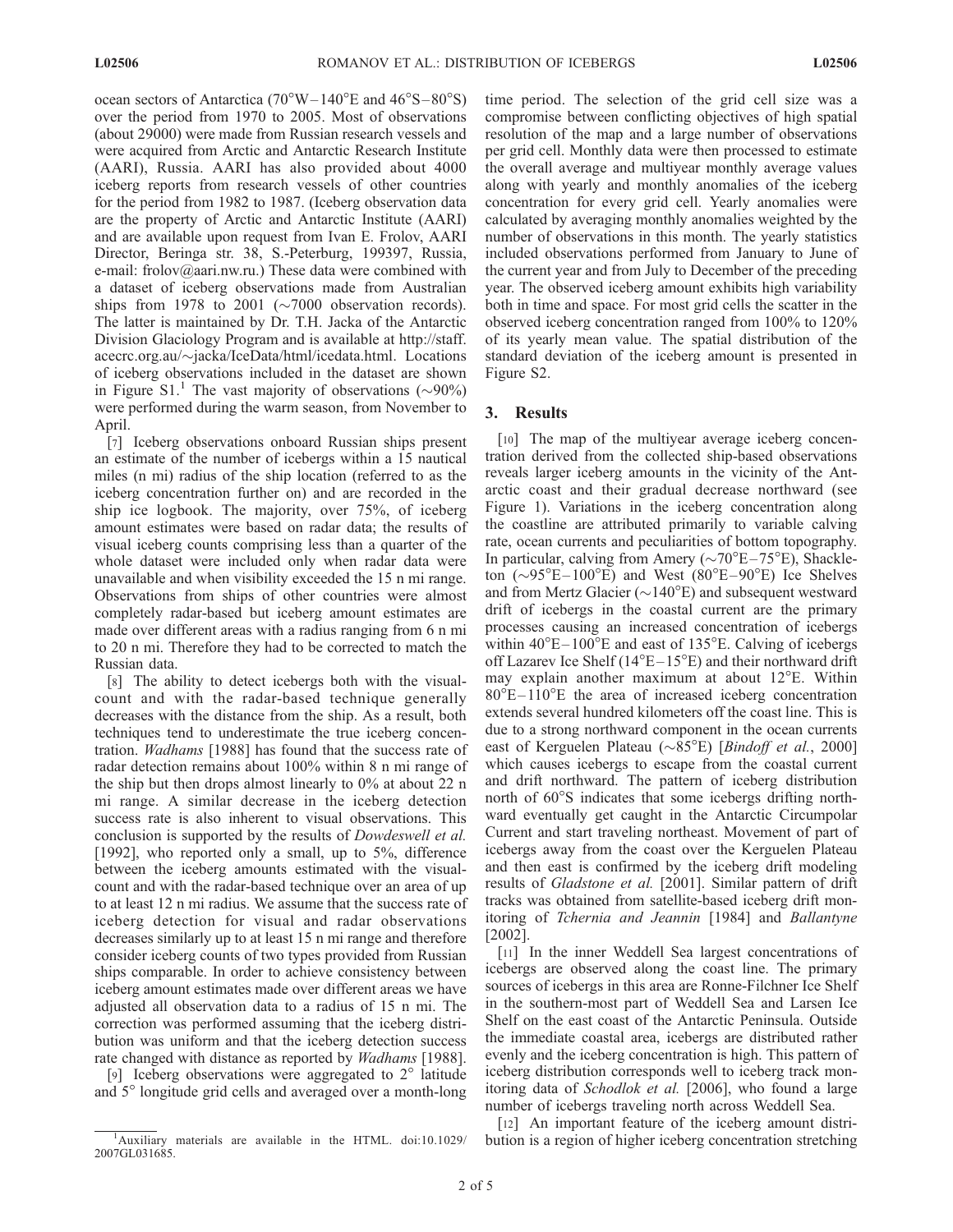

Figure 1. Average multiyear iceberg concentration (the amount of icebergs within a circle of 15 mile radius). "Zero" isoline means 0.1. Green line shows the position of Polar Front following *Orsi and Ryan* [2001]. In the insert in the bottom right the study area is shown in grey.

east and north-east off the Antarctic Peninsula to  $40^{\circ}E 50^{\circ}$ E. Its southern part is formed primarily of icebergs carried out from the south-west part of Weddell Sea by the northern stream of the western part of Weddell Gyre and by icebergs drifting across the inner Weddell Sea. Icebergs transported by the Antarctic Circumpolar Current (ACC) from the Pacific Ocean through Drake Passage contribute to its northern part. The northern boundary of the area of nonzero iceberg occurrence closely follows the oceanic Polar Front. Further north icebergs are rarely seen. The collected dataset contains only three observations reporting icebergs north of  $46^{\circ}$ S, one in November 1987 at 39.9 $^{\circ}$  S 49.5 $\degree$  W and two observations in January 1988 at 45 $\degree$ S, 23.7°W.

### 4. Effect of ENSO on Iceberg Distribution

[13] The El Niño/Southern Oscillation (ENSO) phenomenon is characterized by warming of the sea surface in the eastern equatorial part of Pacific Ocean and by weakening of the South Pacific subtropical High. It has a substantial effect on the atmospheric and oceanic circulation and brings changes to the structure of various meteorological fields including surface pressure, wind, air and sea temperature and ice concentration [Kwok and Comiso, 2002]. In the study of Koshlyakov et al. [1998] a noticeable correlation was also found between ENSO and the iceberg distribution in the South Pacific. In this paper we have used the collected dataset to see whether the effect of ENSO on the iceberg occurrence extends further on, to the Atlantic and Indian ocean sectors of Antarctica.

[14] In order to assess a possible impact of ENSO on the iceberg distribution we have examined the correlation between the yearly iceberg concentration anomalies and the Southern Oscillation Index (SOI). The SOI is defined as the difference between the standardized Tahiti and Darwin sea level pressure. Monthly SOI data were acquired from NOAA Climate Prediction Center (CPC) and were processed into yearly indices. Since the vast majority of iceberg observations were made during the warm season of the year, in this study we defined the yearly SOI index as the average of monthly SOI values for the period from November to April. Following Kwok and Comiso [2002] we have used SOI  $\leq -1$  as a criterion to identify the negative phase of SOI associated with intense ENSO episodes. Between 1970 and 2005 the warm season average SOI index remained below -1 in 1978, 1983, 1987, 1992-1993, 1998 and 2005. It should be pointed out that in 2005 the average value of SOI index below  $-1$  was only due to anomalously low  $(-4.1)$  SOI index in February 2005, whereas indices for all other months of the warm season of 2004– 2005 were only slightly positive or negative. Therefore the year of 2005 was not classified as a year of the negative phase of SOI.

[15] The map of iceberg concentration anomalies averaged over years of the negative SOI phase reveals a substantial increase in the iceberg amount in and around Drake Passage (see Figure 2). This increase amounts to about 50% of the average iceberg concentration in this region. Another positive anomaly extends from 55°E to  $85^{\circ}$ E and a strong negative anomaly is located within  $5^{\circ}$ W – 15W. We explain the positive iceberg anomaly at Drake Passage by an increased iceberg drift from the southern part of Weddell Sea as well as from Pacific Ocean through Drake Passage. The latter is the result of the anomalous surface pressure High and associated anti-clockwise circulation around the pressure anomaly which develop in the south-eastern part of Pacific Ocean during the negative phase of ENSO (see insert in Figure 2) [Van Loon and Shea, 1987; Trenberth and Caron, 2000]. A detailed analysis of processes leading to an increased iceberg drift through the Drake Passage during ENSO events is given by Koshlyakov et al. [1998]. A possible mechanism responsible for the negative anomaly in the iceberg concentration consists in the increase of the eastward flow through Drake Passage during the negative phase of ENSO and corresponding strengthening of the circular current in Weddell Gyre. As a result, the inflow of relatively warm Atlantic waters into the Antarctic Divergence Zone from north-east increases, and thus enhances iceberg fragmentation and decay in this region. The cause of the second positive anomaly in the iceberg concentration located at  $55^{\circ}E$  to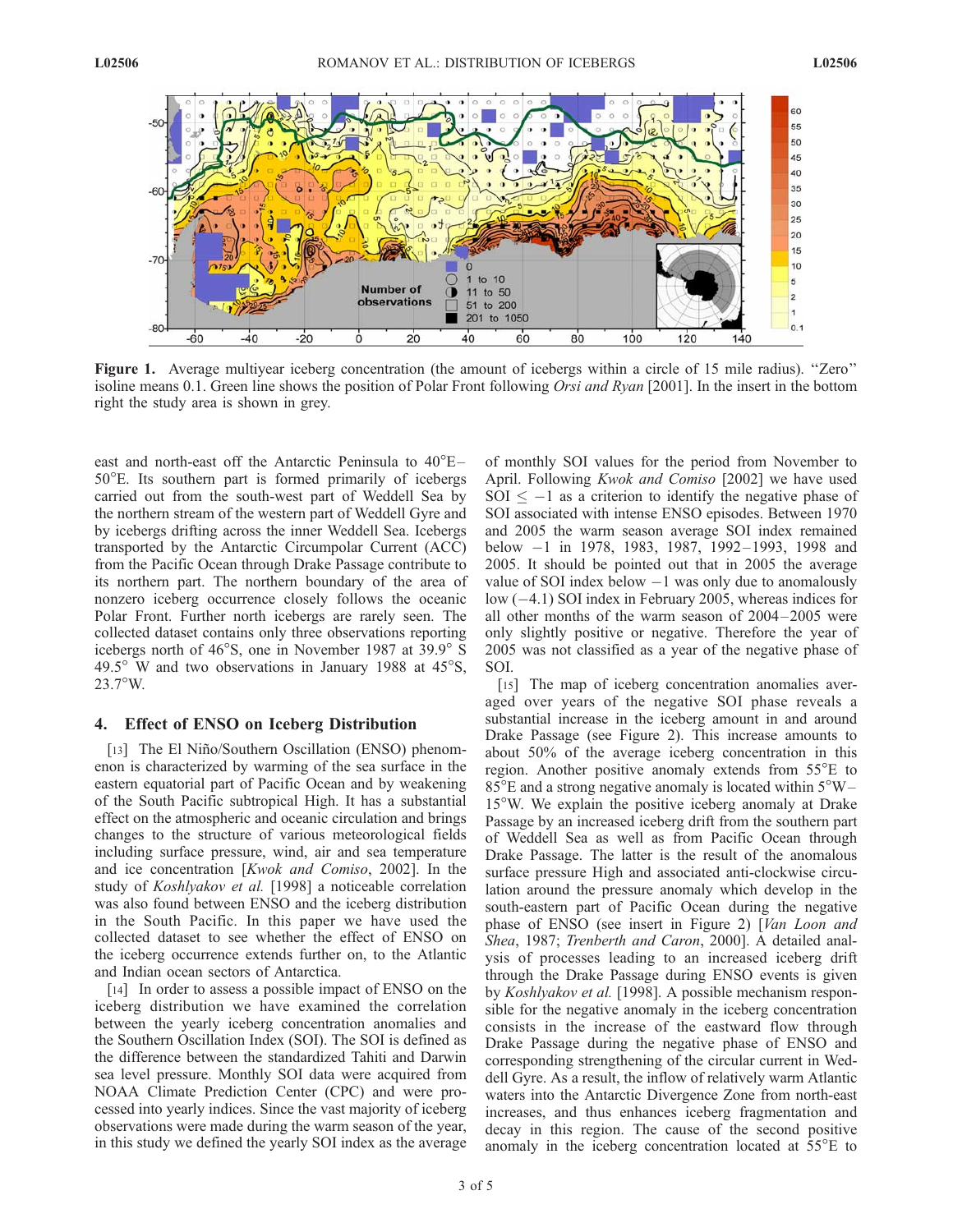

Figure 2. Anomalies of the iceberg concentration averaged over five El Niño years (1983, 1987, 1992-1993 and 1998). Three small study areas (A,B and C) used in the analysis of the year-to-year variability are shown with a dashed line (see the text of the paper). The insert in the bottom right shows the anomaly of the surface pressure (in hPa) for periods with SOI  $\leq -1$  from *Kwok and Comiso* [2002].

| Year | A             |                  | B              |                  | $\mathcal{C}$ |                  |         |
|------|---------------|------------------|----------------|------------------|---------------|------------------|---------|
|      | Anomalies     | N <sub>O</sub>   | Anomalies      | $\rm NO$         | Anomalies     | NO               | SOI     |
| 1970 | $-8.5$        | 28               | 0.5            | 10               | $-24.1$       | 29               | $-0.55$ |
| 1971 | 18.6          | 39               | 26.1           | 13               | 8.9           | 31               | 1.63    |
| 1972 | $\frac{1}{2}$ | $\boldsymbol{0}$ |                | $\boldsymbol{0}$ | $-6.3$        | 58               | 0.23    |
| 1973 | $-6.6$        | 30               | 0.1            | 11               | 14.1          | 83               | $-0.77$ |
| 1974 | $-4.2$        | 10               |                | $\boldsymbol{0}$ |               | $\mathbf{0}$     | 2.10    |
| 1975 | $-3.7$        | 122              | $-10.0$        | 24               | 10.8          | 53               | 0.30    |
| 1976 |               | $\boldsymbol{0}$ | $-2.8$         | 12               |               | $\boldsymbol{0}$ | 1.35    |
| 1977 | $-4.4$        | 17               | $-1.5$         | 6                | 17.3          | 12               | $-0.27$ |
| 1978 | $-1.7$        | 23               | $-14.8$        | 12               | $-11.5$       | 32               | $-1.38$ |
| 1979 | $-7.3$        | 33               | $-1.8$         | 29               | $-15.0$       | 65               | $-0.20$ |
| 1980 | 6.3           | 50               | 6.3            | 130              | $-1.7$        | 87               | $-0.58$ |
| 1981 | $-7.8$        | 15               |                | $\boldsymbol{0}$ | $-3.4$        | 126              | $-0.62$ |
| 1982 | $-6.0$        | 212              | 3.3            | 25               | $-18.4$       | 55               | 0.28    |
| 1983 | 9.0           | 133              | $-2.6$         | 56               | $-4.5$        | 130              | $-3.25$ |
| 1984 | $-3.7$        | 196              | 0.1            | 80               | $-3.5$        | 342              | $-0.05$ |
| 1985 | $-9.3$        | 248              | $-4.6$         | 55               | $-9.5$        | 169              | 0.25    |
| 1986 | $-5.8$        | 166              | $-2.6$         | 22               | $-9.7$        | 79               | $-0.13$ |
| 1987 | 19.0          | 145              | $-8.5$         | 87               | 20.4          | 117              | $-1.67$ |
| 1988 | 2.2           | 120              | 13.8           | 42               | $-0.2$        | 203              | $-0.32$ |
| 1989 | 4.3           | 172              | $-2.6$         | 107              | 4.3           | 318              | 1.37    |
| 1990 | 0.3           | 122              | 3.6            | 165              | 3.5           | 294              | $-0.82$ |
| 1991 | $-10.4$       | 90               | $-3.8$         | 45               | $-9.7$        | 460              | $-0.52$ |
| 1992 | 10.9          | 205              | $-7.2$         | 56               | 16.5          | 153              | $-2.05$ |
| 1993 | $-3.2$        | 42               | $-1.0$         | 9                | $-5.0$        | 330              | $-1.17$ |
| 1994 | $-14.8$       | 28               | $-8.2$         | 9                | $-7.1$        | 139              | $-0.63$ |
| 1995 | $-2.5$        | 58               | 1.2            | 33               | 5.4           | 257              | $-0.72$ |
| 1996 | 5.0           | 6                | $-0.3$         | 11               | 5.2           | 93               | 0.23    |
| 1997 | L,            | $\mathbf{0}$     | $\overline{a}$ | $\boldsymbol{0}$ | $-0.6$        | 195              | 0.12    |
| 1998 |               | $\mathbf{0}$     |                | $\boldsymbol{0}$ | 8.5           | 183              | $-2.35$ |
| 1999 |               | $\mathbf{0}$     |                | $\boldsymbol{0}$ | 3.8           | 195              | 1.27    |
| 2000 |               | $\mathbf{0}$     | 9.6            | 22               | $-2.4$        | 189              | 1.18    |
| 2001 |               | $\mathbf{0}$     |                | $\boldsymbol{0}$ | $-7.1$        | 256              | 0.95    |
| 2002 |               | $\mathbf{0}$     |                | $\boldsymbol{0}$ | $-1.9$        | 11               | $-0.08$ |
| 2003 |               | $\mathbf{0}$     | $-8.2$         | $\overline{4}$   | 19.4          | 128              | $-0.83$ |
| 2004 |               | $\mathbf{0}$     |                | $\boldsymbol{0}$ | 7.8           | 97               | $-0.23$ |
| 2005 |               | $\mathbf{0}$     |                | $\boldsymbol{0}$ | 9.9           | 150              | $-1.17$ |

Table 1. Yearly Averaged Anomalies of Iceberg Concentration and the Number of Observations (NO) for the Western (A), Central (B) and East (C) Regions Shown in Figure  $2<sup>a</sup>$ 

<sup>a</sup>SOI is the Southern Oscillation Index averaged over November to April time period. Anomalies for years with over 50 observations are shown in bold. Correlation with SOI calculated for these years: A, 0.58 (statistically significant at the 0.05 level); B, 0.25; and C, -0.30.